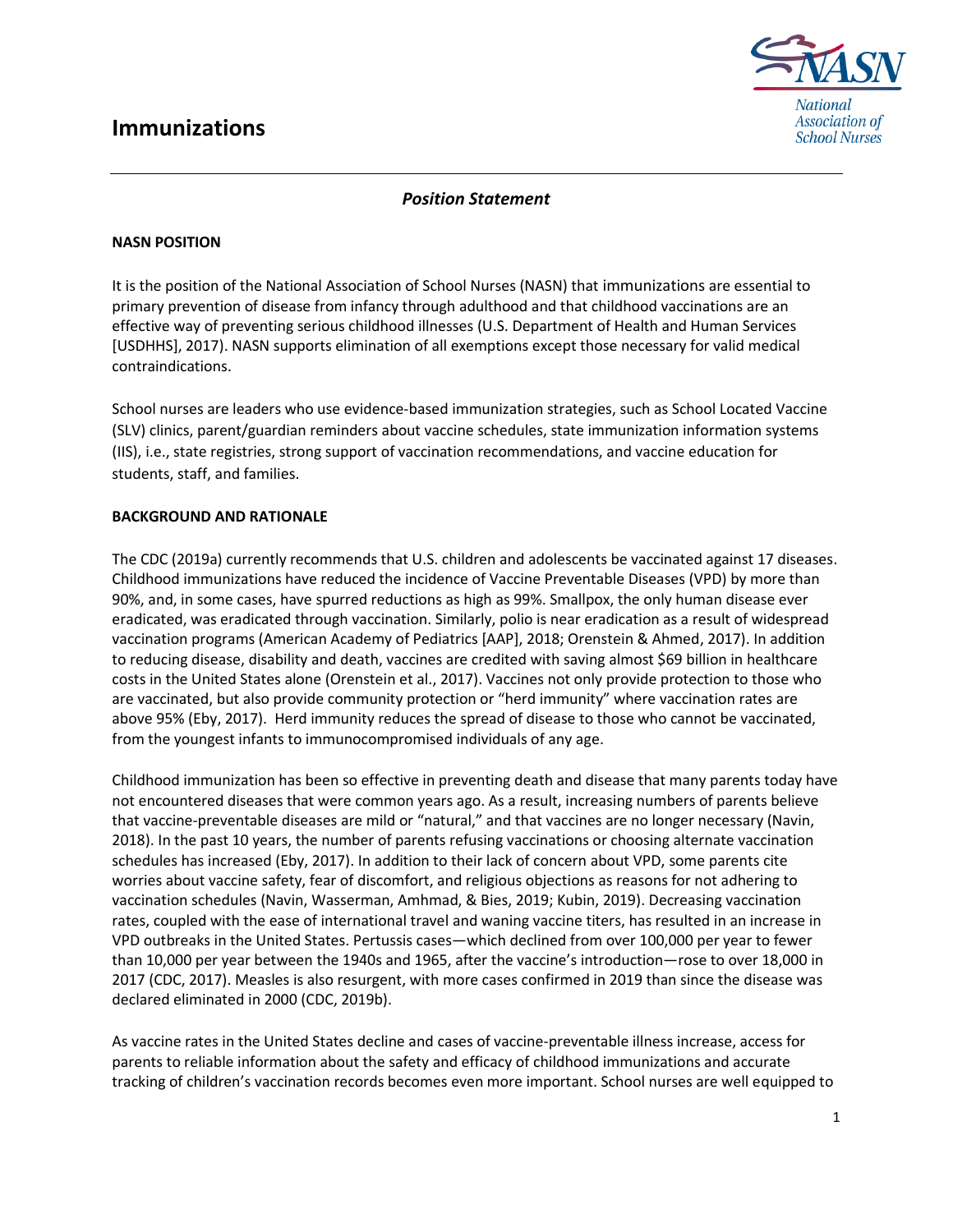inform about both. School nurses have regular access to students, are trusted by parents to deliver accurate health information, and have access to state immunization registries. One of the most practical solutions to increase vaccine availability and vaccine compliance is to support school-based vaccination clinics. The CDC (2014) notes that schools are one of the most efficient systems for providing health services to children and youth, because approximately 95% of U.S. children and youth attend school. NASN supports the ACIP vaccine recommendations adopted by the CDC and states and local vaccine mandates. NASN also supports full school nurse access to state registries, an important practice tool. School nurses use state registries to facilitate immunization compliance, identify the immunization status of students in the event of disease outbreaks, and prevent duplication of vaccinations when records have been lost, destroyed, or misplaced (CDC, 2013; AAP, 2006; Guide to Community Preventive Services, 2010). School nurses are strongly positioned within their communities to educate students, families, and school staff about the critical role vaccines play in preventing disease, allowing students and staff to remain healthy and in school.

### **REFERENCES**

- American Academy of Pediatrics, Committee on Practice and Ambulatory Medicine. (2006). Policy statement - Immunization information systems. *Pediatrics, 118*(3), 1293 – 1295. https://doi.org/10.1542/peds.2006-1723
- Centers for Disease Control and Prevention. (2013). Progress in immunization information systems United States 2012. *Morbidity and Mortality Weekly Report, December 13, 2013, 62*(49), 1005-1008. http://www.cdc.gov/mmwr/preview/mmwrhtml/mm6249a4.htm
- Centers for Disease Control and Prevention. (2014). *Whole school whole community whole child: A collaborative approach to learning and health*. https://www.cdc.gov/healthyyouth/wscc/
- Centers for Disease Control and Prevention. (2017). Pertussis surveillance and reporting trends. https://www.cdc.gov/pertussis/surv-reporting.html
- Centers for Disease Control and Prevention. (2019a). Advisory Committee on Immunization Practices recommended child and adolescent immunization schedule for ages 18 or younger United States, 2019. https://www.cdc.gov/vaccines/schedules/hcp/index.html
- Centers for Disease Control and Prevention. (2019b). Measles cases in 2019. Retrieved from https://www.cdc.gov/measles/cases-outbreaks.html
- Eby, A. (2017). Impacting parental vaccine decision-making. *Pediatric Nursing*, *43*(1), 22-34.
- Kubin, L. (2019). Is there a resurgence of vaccine preventable diseases in the U.S? *Journal of Pediatric Nursing, 44*, 115-118.
- Navin, M., Wasserman, J., Amhmad, M., & Bies, S. (2019). Vaccine education, reasons for refusal, and vaccination behavior. *American Journal of Preventative Medicine, 56*(3), 359-367.
- Orenstein, W.A., & Ahmed, R. (2017). Simply put: Vaccination saves lives. Proceedings of the National Academy of Sciences of the United States of America, 114(16), 4031-4033.
- U. S. Department of Health and Human Services. (2017). *Healthy people 2020*. Washington, DC: U.S. Government Printing Office. https://www.healthypeople.gov/